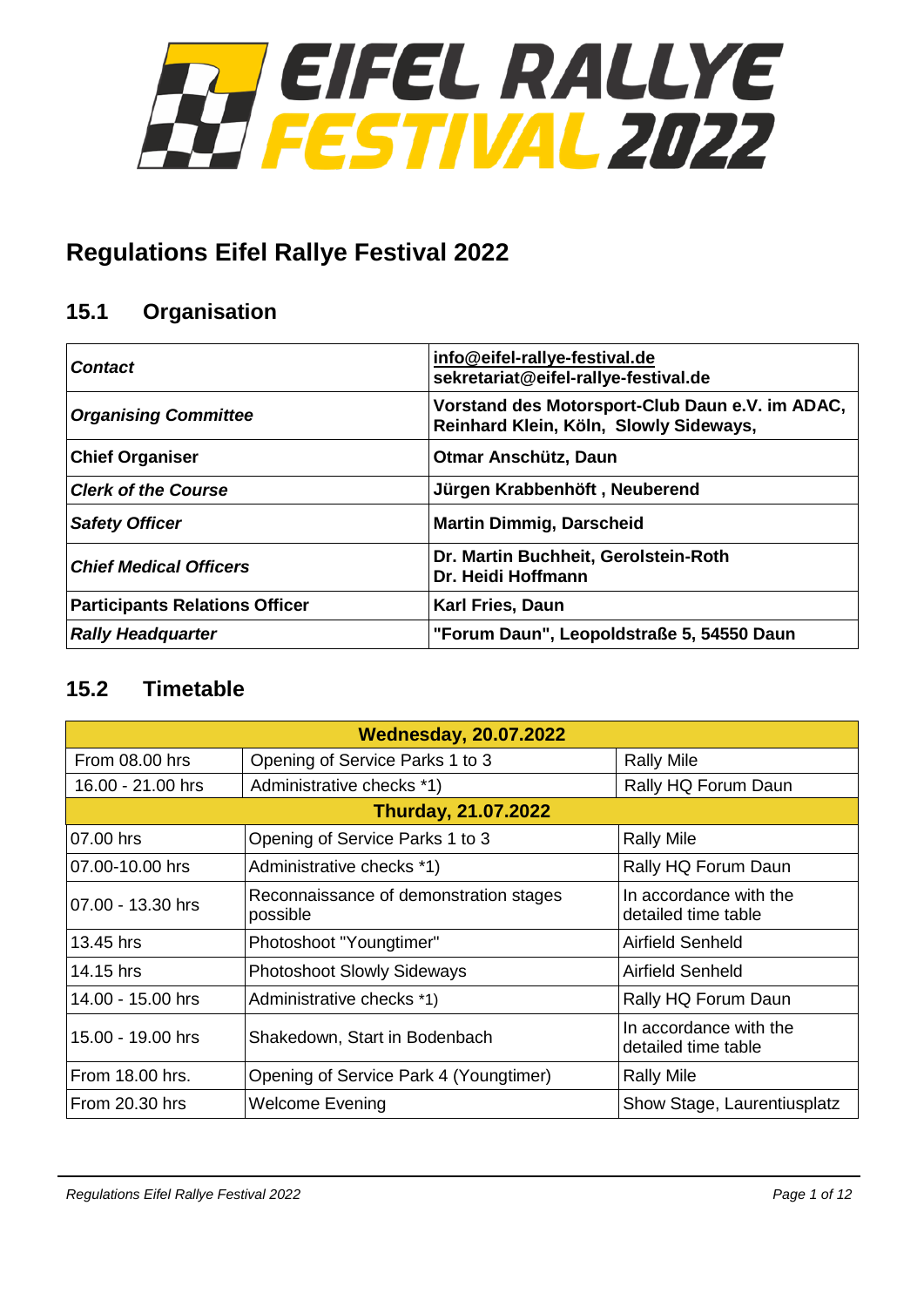# **TEIFEL RALLYE<br>FESTIVAL 2022**

| <b>Friday, 23.07.2022</b>              |                                                                                                     |                                                              |  |  |
|----------------------------------------|-----------------------------------------------------------------------------------------------------|--------------------------------------------------------------|--|--|
| 07.00 hrs                              | Opening of Service Parks 1 to 4                                                                     | <b>Rally Mile</b>                                            |  |  |
| 08.00 - 12.45 hrs                      | <b>Technical Scrutineering</b>                                                                      | Rally Mile,<br>in accordance with the<br>detailed time table |  |  |
| $11.00 - 12.00$ hrs                    | Autograph session                                                                                   | Show Stage, Laurentiusplatz                                  |  |  |
| 13.00 - 13.30 hrs<br>13.30 - 14.00 hrs | <b>Driver's Briefing Slowly Sideways.</b><br><b>OBLIGATORY</b><br>Registration<br>Driver's Briefing | Rally HQ Forum Daun,<br>large hall, top floor                |  |  |
| 14.00 hrs                              | Start of Leg 1, 1 <sup>st</sup> Youngtimer                                                          | Podium, Rally Mile                                           |  |  |
| 14.40 hrs                              | Start of Leg 1, 1 <sup>st</sup> Slowly Sideways car                                                 | Podium, Rally Mile                                           |  |  |
| ca. 20.45 hrs                          | End of Leg 1, 1 <sup>st</sup> Youngtimer                                                            | Service Parks TC in                                          |  |  |
| ca. 21.10 hrs                          | End of Leg 1, 1 <sup>st</sup> Slowly Sideways car                                                   | Service Park TC in                                           |  |  |
| <b>Saturday, 23.07.2022</b>            |                                                                                                     |                                                              |  |  |
| 07.00 hrs                              | Opening of Service Parks 1-4                                                                        |                                                              |  |  |
| 08.30 hrs                              | Start of Leg 2, 1 <sup>st</sup> Youngtimer                                                          | TC Service - out                                             |  |  |
| 09.00 hrs                              | Start of Leg 2, 1 <sup>st</sup> Slowly Sideways car                                                 | <b>TC Service - out</b>                                      |  |  |
| ca. 15.50 hrs                          | Finish of the rally, 1 <sup>st</sup> Youngtimer                                                     | Podium, Rally Mile                                           |  |  |
| ca. 16.10 hrs                          | Finish of the rally, 1 <sup>st</sup> Slowly Sideways car                                            | Podium, Rally Mile                                           |  |  |
| From 19.30 hrs                         | Rally Party with Live Music                                                                         | Show Stage, Laurentiusplatz                                  |  |  |
| from 20.30 hrs                         | Prize giving ceremony                                                                               | Show Stage, Laurentiusplatz                                  |  |  |

# **1 \*) Administrative checks and Scrutineering**

During Administrative checks each crew has to present the following documents: a valid driving licence (driver), car registration papers, proof of insurance and proof of payment of the insurance rate. The opening times are defined in the Time Table above.

All participating cars have to go through scrutineering according to the time table. The Official Notice Board will be on display in the Rally HQ, Forum Daun. An additional notice board will be at the ADAC portable office on the Rally Mile.

# **15.3 Description of the Event**

**15.3.1**

Demonstration event for historic rally cars on closed roads, **no timekeeping**. The intention of the event is not to achieve top speeds and fastest stage times.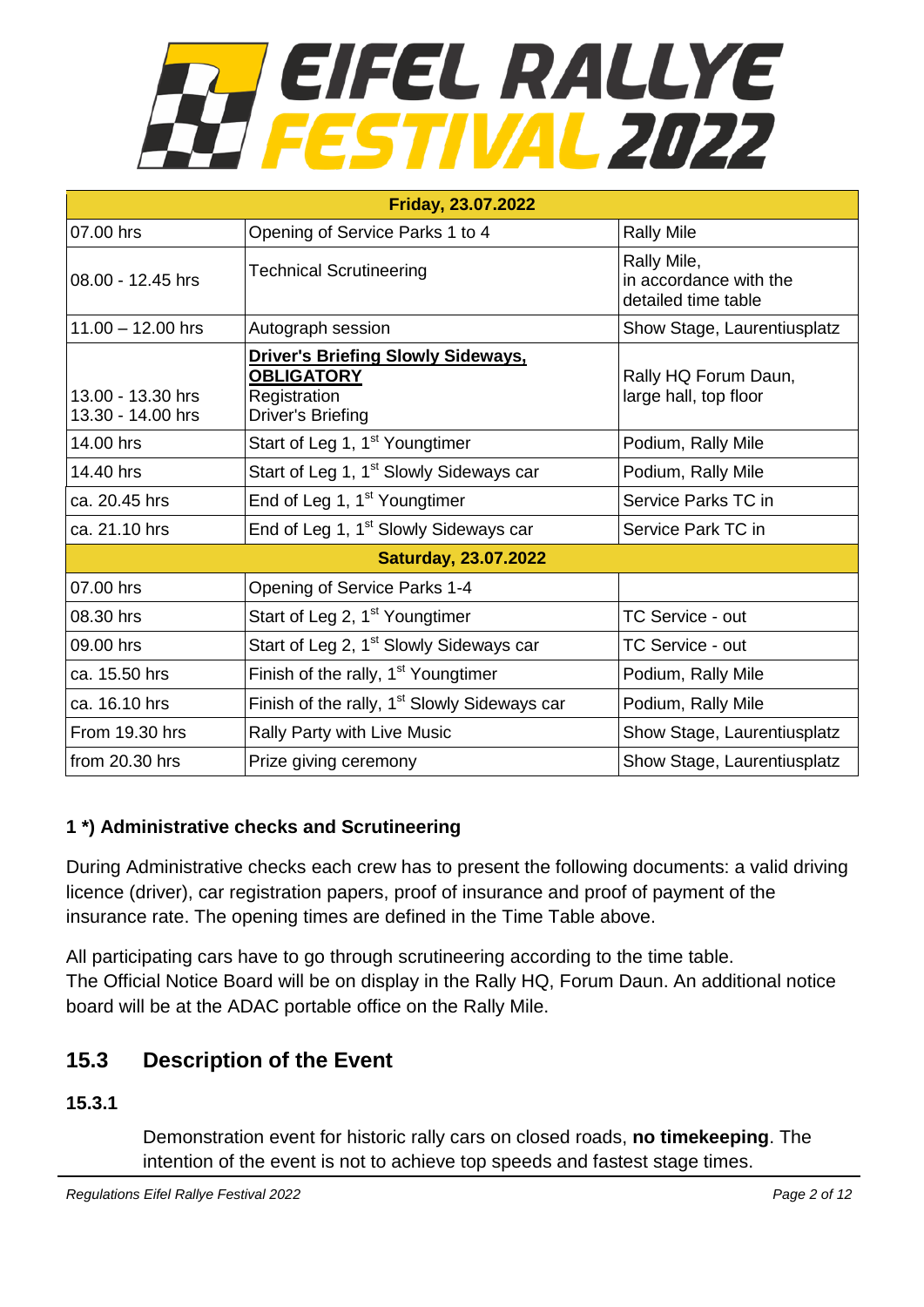

#### **15.3.2**

Total distance covered during the event: about 302 km (subject to approval by the authorities)

#### **15.3.3**

The route and time controls are defined by the road book and a time card.

#### **Entry fee / Service fees**

#### **15.3.4**

The entry fee per vehicle is 500,- EUR. This includes a parking space of 3 m x 6 m in the service park.

#### **15.3.5**

The rent for the safety system "GPS monitoring system" is 50,- EUR. The system is obligatory for all participants!

#### **15.3.6**

The space for a service vehicle in the service park with the size 3 m x 7 m is charged with 250,- EUR. If more space for the service vehicle or through an oversized tent is needed, an additional service site measuring 3 m x 7 m can be booked for another 250,- EUR.

#### **15.3.7**

It is possible for different teams to share a service place.

#### **15.3.8**

All prices listed are including the legal value added tax.

# **15.4 Time Controls and Time Cards**

There will be three different start lists and one regrouping with compulsory start times. The reason for this is to keep the cars in order and to avoid large gaps between the cars.

1. Start List 1 lists all cars registered and admitted for section 1 (Super Stage). The cars start in ascending order of their start numbers. Time Card 1 will be issued on the Start Ramp, TC 40.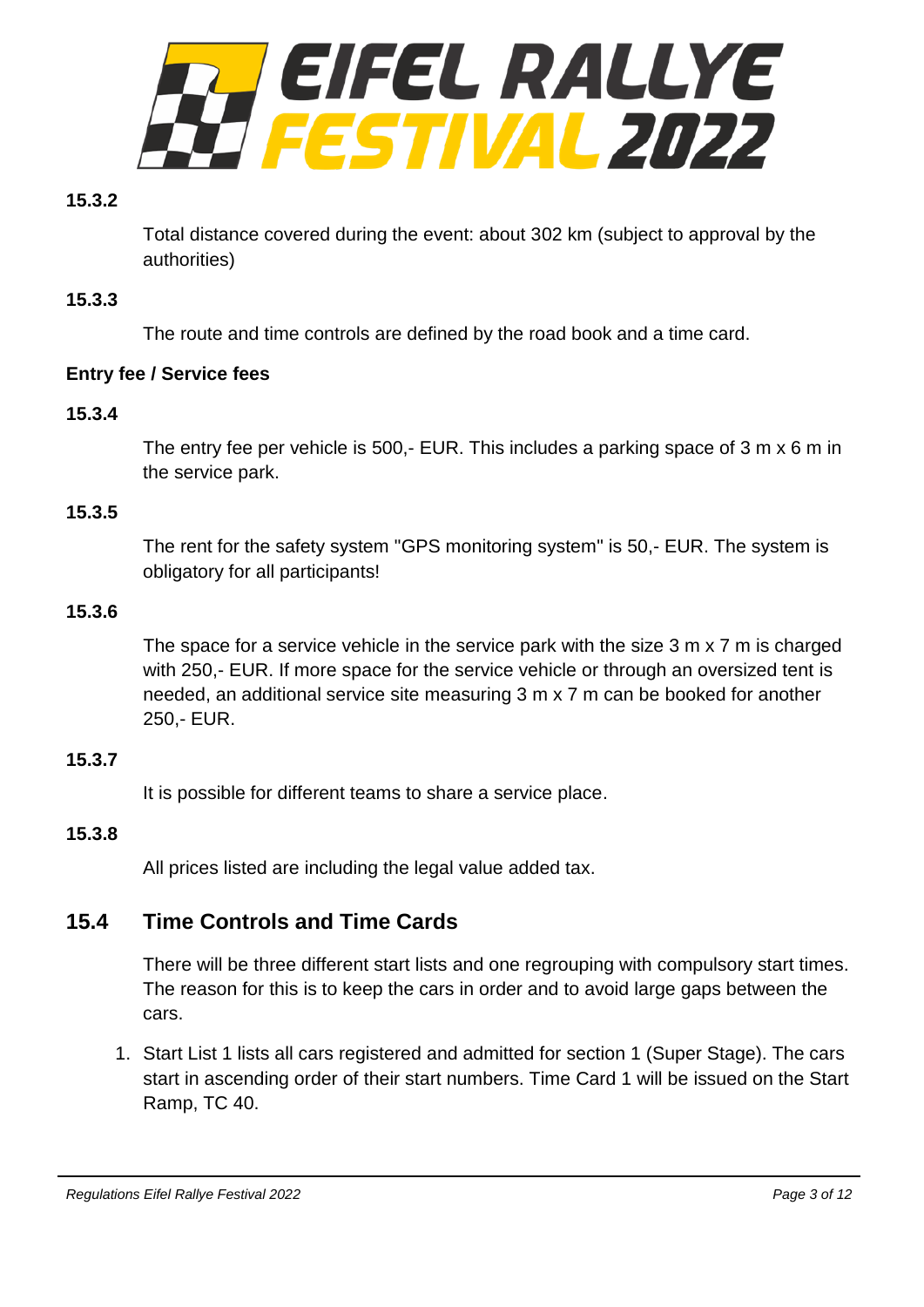

- 2. Start List 2 lists all cars admitted for section 2 (SS2). The cars start in ascending order of their start numbers. Time Card 2 will be issued on the Start Ramp, TC 50.
- 3. Start List 3 lists all cars admitted for section 3 (SS 3, 4 and 5). The cars start in ascending order of their start numbers. Time Card 3 will be issued at the exit of the Service Park, TC 60.

#### **R e g r o u p i n g**

Time Card 3 is to be handed in at TC 61, Service B IN. At the same time, Time Card 4 is handed out with the allocated start time for TC 62, Service B OUT. The start order for TC 62 is the order in which the cars arrive at TC 61 Service B IN. Time Card 4 has to be presented at TC 62 (exit Service Park).

Every participant is responsible for complying with his allocated start times.

The start lists will be on display at the ADAC portable office on the Rally Mile and in the secretary's office in the basement at the Rally HQ "Forum Daun".

An early check-in is allowed at TC 41, TC 51 and TC 63. Crews arriving too early at TC 40 (Start Ramp), TC 50 (Start Ramp) and TC 62 (Regrouping OUT) will be held until their allocated time is reached.

Crews that have retired from section 3 must to show up at TC 61, Regrouping IN, to either withdraw from section 4 or receive their Time Card for section 4 with their allocated start time for TC 62.

The Time Controls close 15 minutes after the allocated start time of the last participant.

# **15.5 Regulations for the Reconnaissance of the Demonstration Stages and Rules of Conduct**

Reconnaissance is only allowed within the times indicated by the organisers. Outside these times, it is strictly prohibited to take a motor vehicle on non-public roads and tracks within the county (Landkreis Vulkaneifel). The time table defining these periods will be published well in advance.

It is also strictly forbidden to use the actual rally car during reconnaissance. The cars used during reconnaissance have to carry a small number that is the same as the starting number for the rally car and this will be provided by the organisers.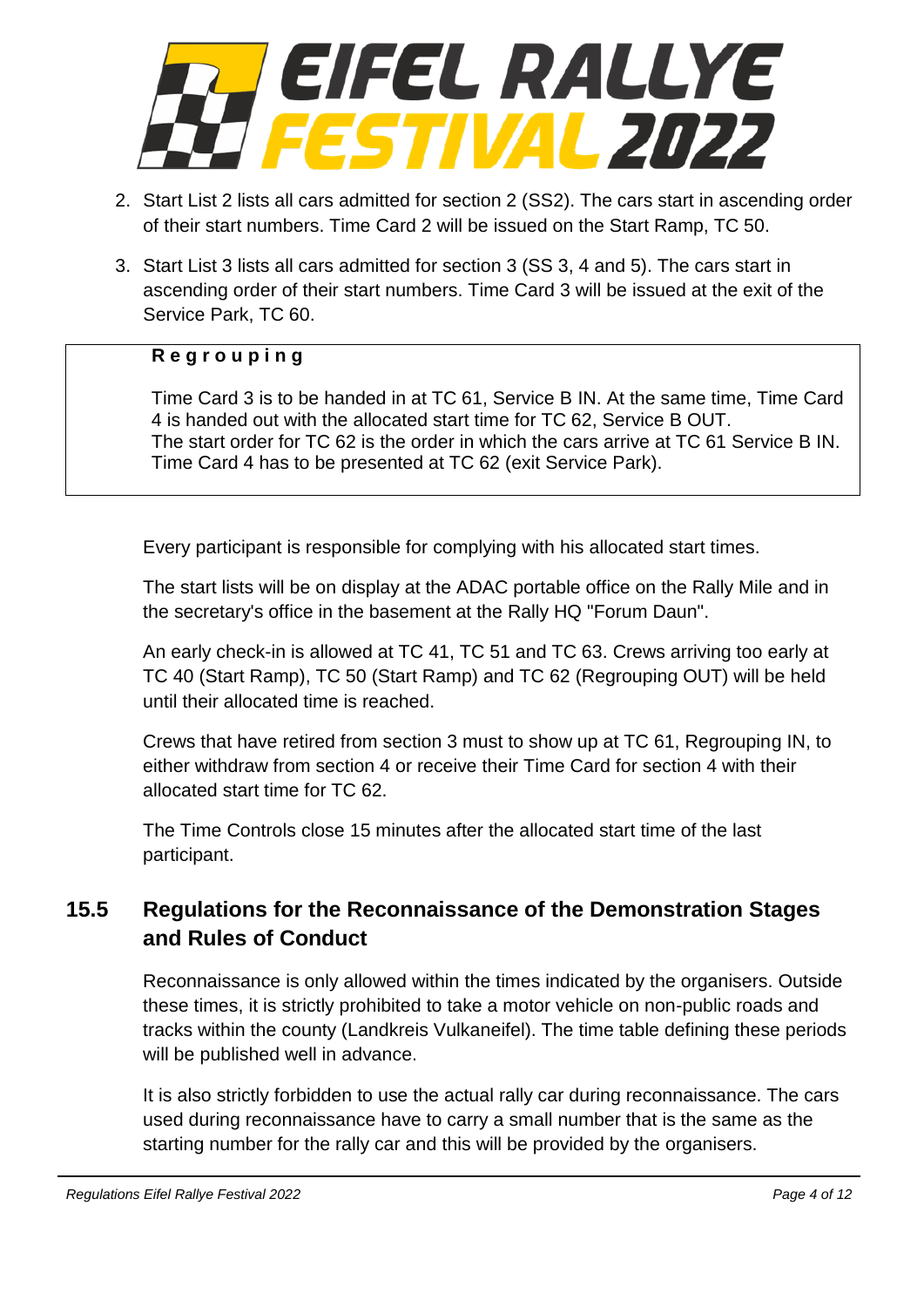# EIFEL RALLYE **FESTIVAL 2022**

During reconnaissance, a maximum speed of 30 kph (18.64 mph) applies on all nonclassified roads and tracks unless there is a differing speed limit displayed.

Driving against the direction of the stages in recce is strictly forbidden unless it is expressly permitted in the documents given out by the organisers.

Each inspection of the demonstration stages must be documented on the recce time card by the marshals of the organizer. The time cards have to be returned to the designated location after the end of the recce.

The organizer checks by suitable measures whether:

- The prescribed time window acc. recce timetable are respected.
- The speed limits are observed.
- The driving style, especially when driving through town, is adapted to the circumstances.

If it is determined that a participant does not comply with these regulations, he will not be allowed to start at the Eifel Rallye Festival.

The decision is in the responsibility of the Clerk of Course.

In case of exclusion from the rally the entry fee will not be refunded.

**Please be aware that reckless driving behaviour during reconnaissance and indeed during the event itself harms the whole sport of rallying.**

# **15.6 Participating Crews and Cars**

#### **15.6.1**

All cars must be licensed for road use at all times during the event and have to comply with all requirements of the German traffic registration regulations (Straßenverkehrs-Zulassungs-Ordnung, StVZO). Cars registered outside the Federal Republic of Germany have to comply with the traffic registration regulations of their country. In the case of a police report, the organiser is not liable for the conformity of the cars to these regulations.

#### **15.6.2**

The driver and co-driver do not need a competition licence. The driver must, however, have a valid driving licence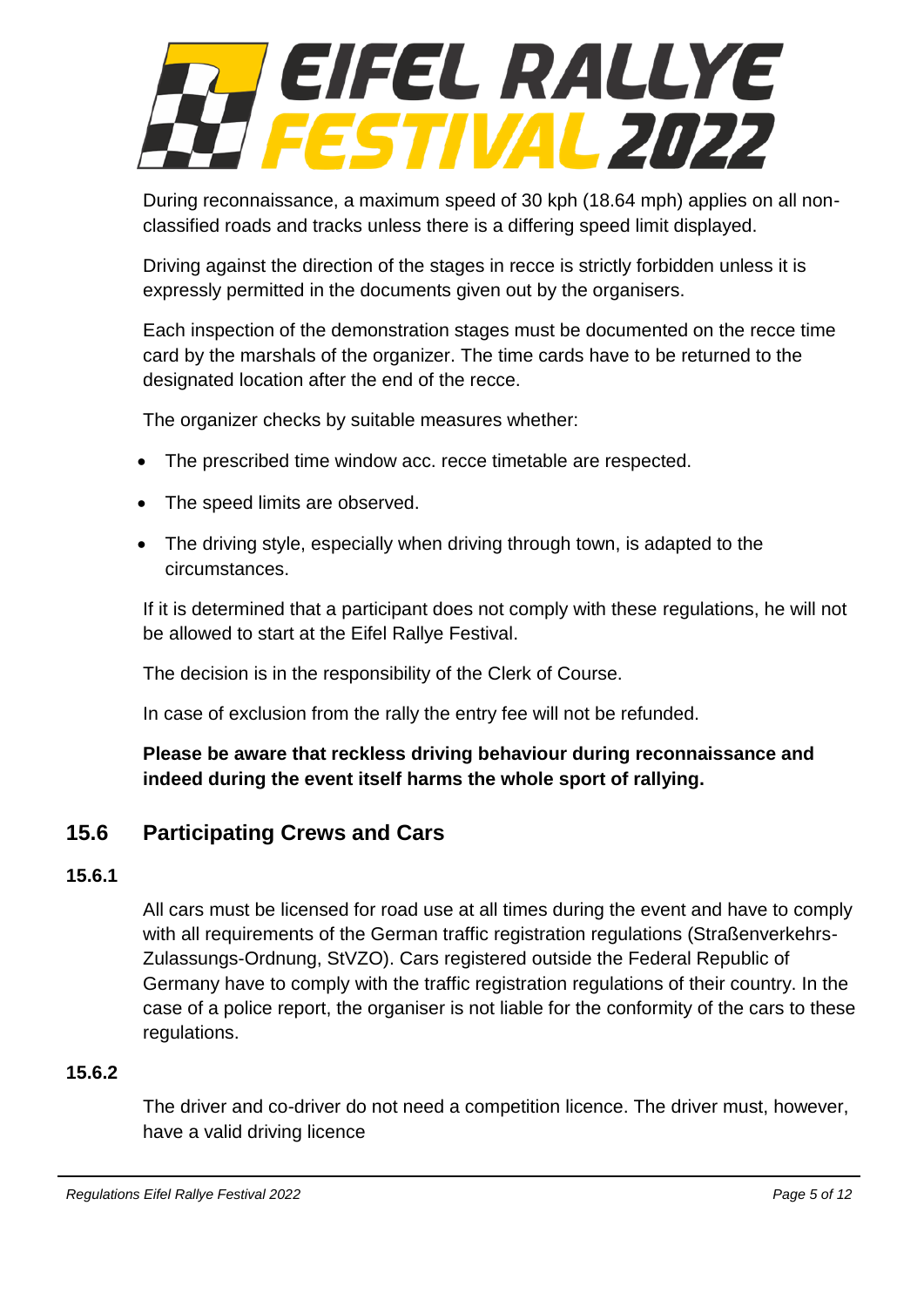

#### **15.6.3**

All the personal safety equipment for the driver and co-driver as described in 15.10 has to be presented and examined at scrutineering. Participants whose equipment does not comply with the minimum safety requirements will not be allowed to start in the Eifel Rallye Festival or will be excluded from the event. The Clerk of the Course and/or representatives appointed by him are authorised to check on a random basis during the event for a crew's full compliance with these safety regulations.

# **15.7 Service parks**

All service vehicles will be identified by means of a triangular "Service" sign that has to be placed in the top right-hand corner of the windscreen. Entry to the service park is only permitted for vehicles carrying those indications.

We would like to point out that all repairs must be done on a water- and oil-proof sheet that is sufficiently large to prevent any liquids reaching the ground. Every team will be allocated an individual place within the service park for service.

# **15.8 Identification of Control Commanders, Marshals etc.**

| <b>Stage Commander</b>       | Overprinted vest |
|------------------------------|------------------|
| <b>Track Control Marshal</b> | Overprinted vest |
| <b>Time Control Marshal</b>  | Overprinted vest |
| <b>Control Post Marshal</b>  | Overprinted vest |

#### **15.9 Safety equipment of the cars**

#### **15.9.1 Roll cage (ROPS = Roll Over Protection Structure)**

It is compulsory to have an appropriate Roll Over Protection Structure (ROPS) fitted in the car providing adequate protection to the crew in the case of a collision or of a car turning over. Cars originally fitted with a ROPS must have a ROPS that, as a minimum, meets the specification used on the car when it was used in competition in its period.

It is recommended to fit intrusion bars on both sides as an additional safety component.

Exception: Vehicles for which there is only a rollbar (a tubular frame which forms a bar with two fixing points) mandatory according to the Historic Technical Passport (HTP). In this case the Historic Technical Passport has to be presented upon scrutineering. All those parts of the ROPS which can come into contact with any part of the body of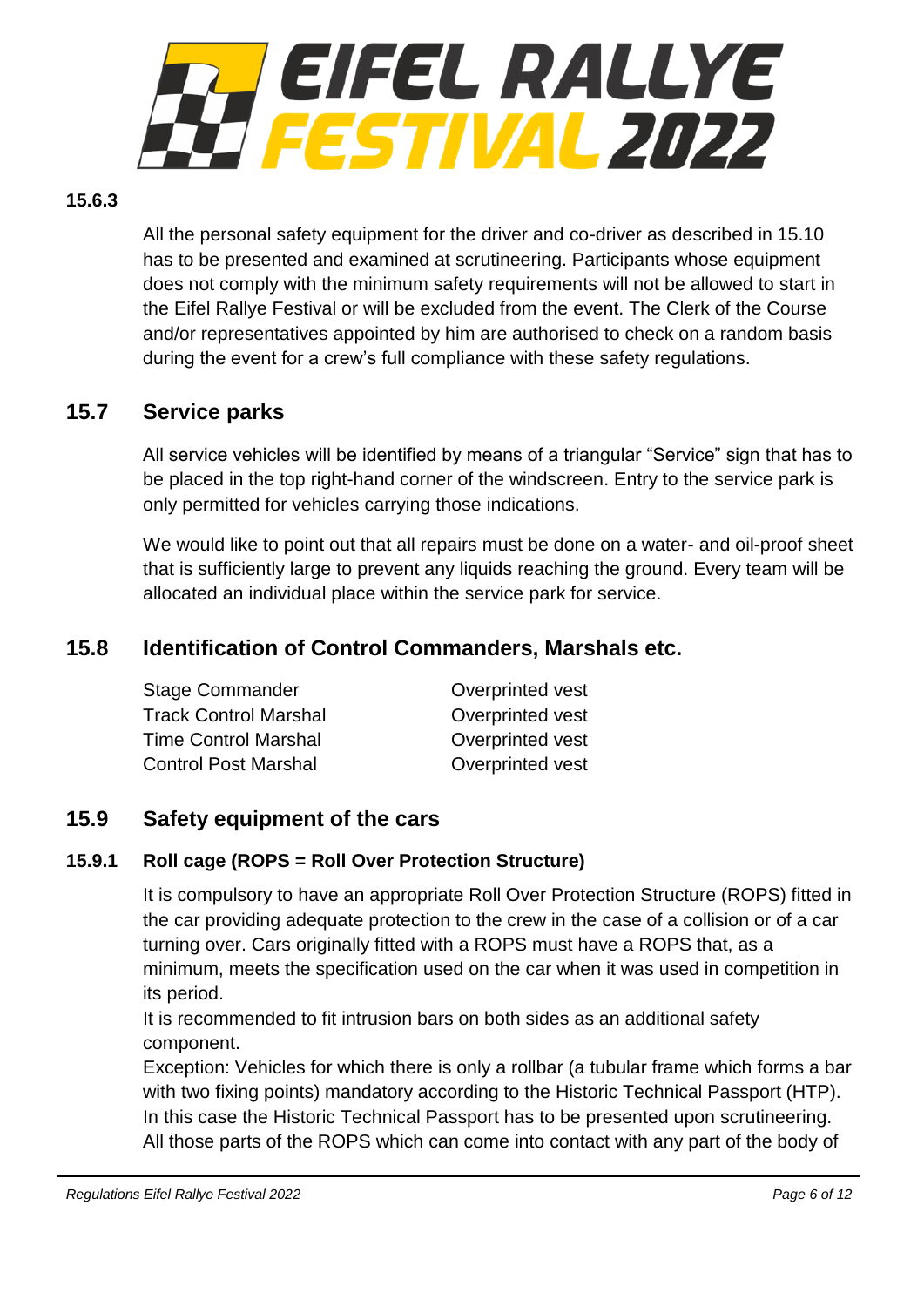

either of the crew members must be fitted with a non-inflammable protection which is permanently attached to the ROPS. This also applies to those parts of the ROPS which can be reached by the crew's helmets.

#### **15.9.2 Seats and seat consoles**

Fully functioning bucket seats are compulsory. The mountings of the crew's bucket seats and the seat supports must be in good condition and of a technically satisfactory construction on all cars. The seats and the seat supports will be examined during scrutineering.

#### **15.9.3 Safety belts**

Fully functioning and FIA homologated 6-point safety belts for the crew are mandatory.

Exception: When using a 4-point safety belt (two shoulder and two abdominal straps), these must be FIA homologated and must comply with the FIA standards 8854/98 or 8853/98.

The marking must be legible on each individual belt by means of a homologation or identification label and with the expiry year using the "NOT VALID AFTER" lettering. The homologation number on each individual belt of the belt system must be identical.

The expiry year is extended by 5 years, i.e. Belt marking / validity date NOT VALID AFTER 2015 is the minimum requirement, this means the belt may be used until: 31.12.2020 (2015 + 5 years)! Belts with expiry BEFORE 2015 may no longer be used!

The safety belt system must be compatible with the bucket seat construction and design.

The mountings and fixation points of the safety belts must not be welded to the bodyshell. It is recommended to have seatbelt cutters on board.

#### **The carrying of belt knives is mandatory.**

#### **15.9.4 Fire extinguishers**

All cars must be equipped with at least one 2 kg hand-operated fire extinguisher which must be safely and securely fitted in the passenger compartment with quick release mounts made of metal and two metal straps. The fire extinguishers must be within easy reach of the crew. **The date since the last inspection of a fire extinguisher must not be more than two years**.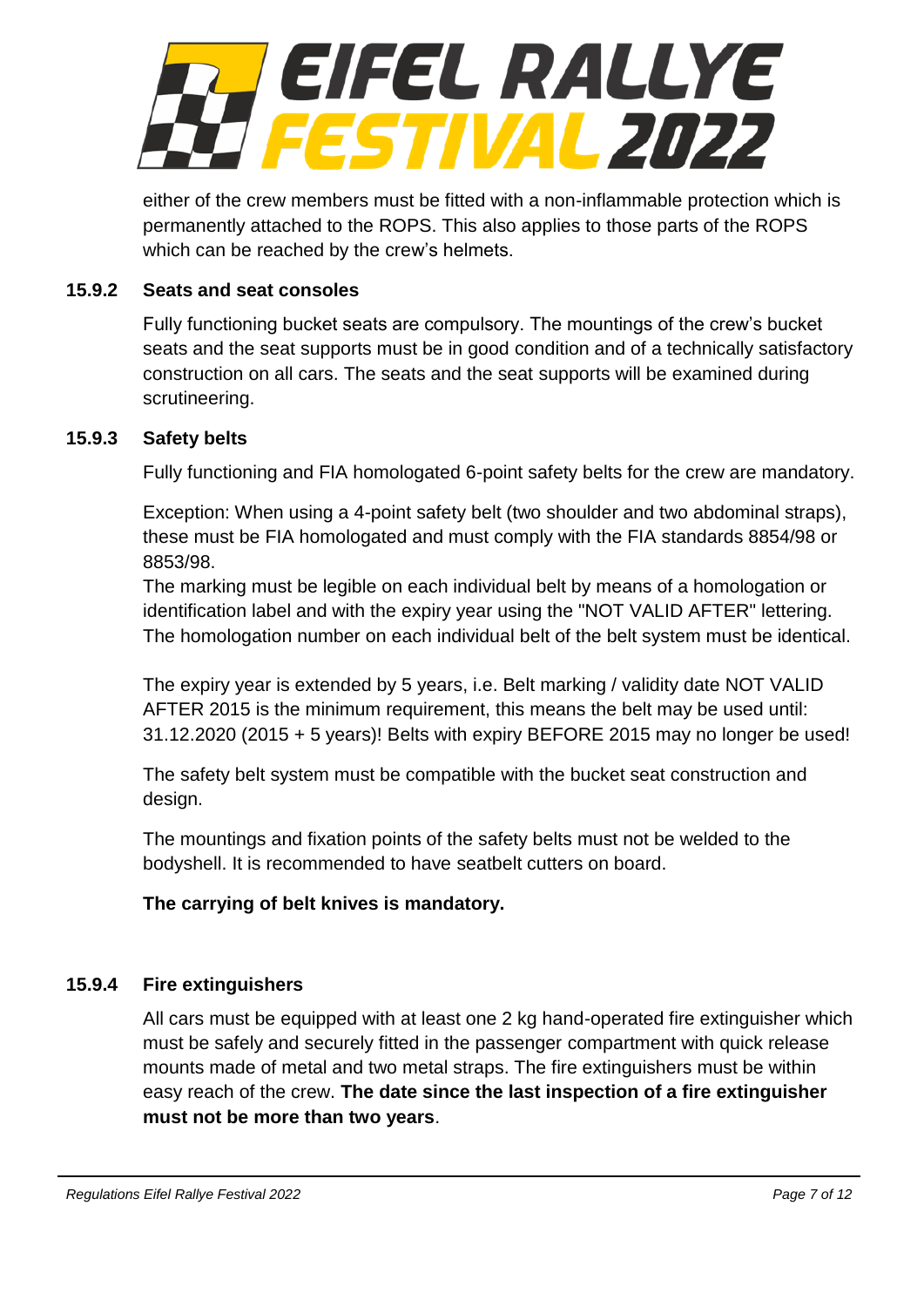

#### **15.9.5 Battery and Battery Terminals**

The battery terminals must be protected against the risk of short circuits by appropriate covers (protection caps).

#### **15.9.6 Technical condition of the car**

Competitors should be aware of the possibility of corrosion and/or ageing of components and the consequences thereof, and must take measures to ensure the integrity and safety of these components while still respecting the original specification

# **15.10 Personal safety equipment for driver and co driver**

The following personal safety equipment is mandatory:

#### **15.10.1 Helmet and balaclava hood**

During the shakedown and the demonstration stages, both the driver and co-driver are obliged to wear helmets that comply with currently valid FIA or DMSB standards (as of 2020). Helmets complying with ECE regulations are NOT permitted. Note that it is compulsory to wear a fire-resistant balaclava hood under the helmet. Drivers and codrivers are only permitted to start a demonstration stage with their helmets closed.

#### **The use of a Head and Neck Support (HANS) device is strongly recommended. HANS has to be activated before the start**

#### **15.10.2 Overalls**

During the shakedown and the demonstration stages, both the driver and co-driver are obliged to wear FIA homologated racing overalls complying with the current FIA standard 8856-2000. This must be clearly identifiable from the outside by an appropriate label on the collar

#### **15.10.3 Underwear**

It is compulsory for driver and co-driver to wear FIA homologated flame-resistant long under-garments, long sleeve top and long johns complying with the current FIA standard 8856-2000. Please be aware that wearing additional synthetic underwear (e.g. undershirt, slip or bra) underneath the flame-resistant garments can eliminate the effect of the flame-resistant garment and can lead to severe burns of the skin.

#### **15.10.4 Driver shoes and socks**

It is compulsory for the driver and co-driver to wear FIA homologated flame-resistant shoes and socks complying with the current FIA standard 8856-2000.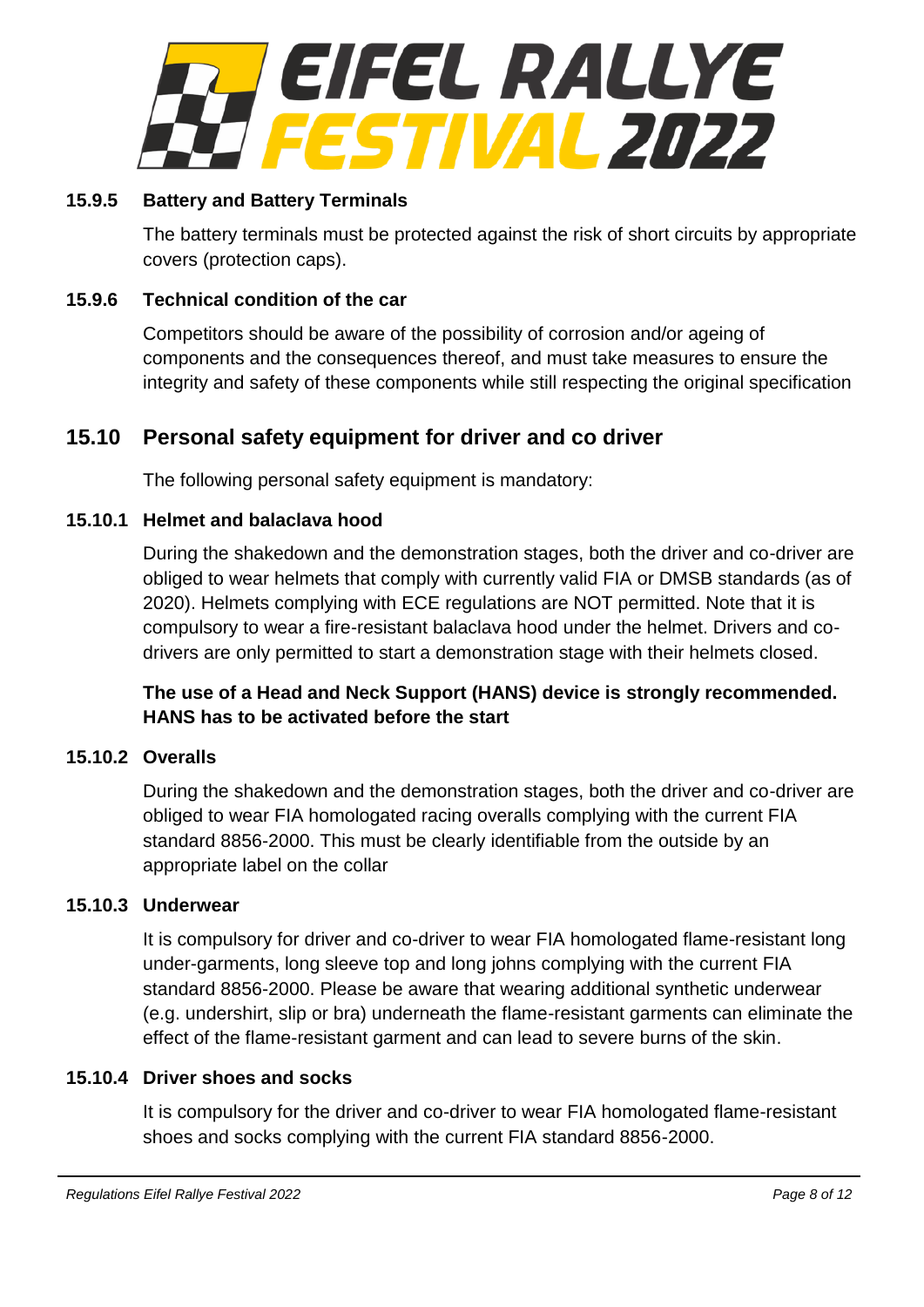

#### **15.10.5 Gloves**

It is compulsory for the driver to wear FIA homologated flame-resistant gloves complying with the current FIA standard 8856-2000.

# **15.11 Participants' Safety, Behaviour in case of an accident and Use of Flags**

#### **15.11.1 SOS & OK Signs**

At the rear of the road books, the participants will find a red "SOS" sign and a green "OK" sign.

In case of an accident where immediate medical assistance is needed, the red "SOS" sign should be shown to the following participants.

Every participant that sees the "SOS" sign or, even more importantly, sees that another participant is involved in a serious accident where the crew is still inside the vehicle but are not showing the red "SOS" sign, has to stop immediately to give aid. This is compulsory and without exception. It applies to all following participants. The second participant to arrive at the scene has to stop and then drive on to inform the nearest radio control marshal. All following participants have to make sure that they are keeping the road clear of their cars to make way for emergency vehicles.

In case of an accident where no immediate medical assistance is needed, the crew has to show the green "OK" sign so that it is visible to the following participants.

#### **15.11.2 Accident Report**

If a participant is involved in an accident in which spectators are injured, the driver concerned has to stay at the scene of the accident and stop the following vehicle. The driver of the next vehicle then has to drive on to the nearest radio control marshal. Please be aware that the national regulations of the Federal Republic of Germany concerning road accidents are mandatory and have to be obeyed in such situations.

#### **15.11.3 Red Warning Triangle**

It is compulsory for every vehicle participating in the event to have a red reflecting warning triangle on board. If the vehicle stops on one of the demonstration stages, the crew has to set up this warning triangle immediately at a distance of at least 50 m prior to the vehicle and clearly visible in order to warn the following participants.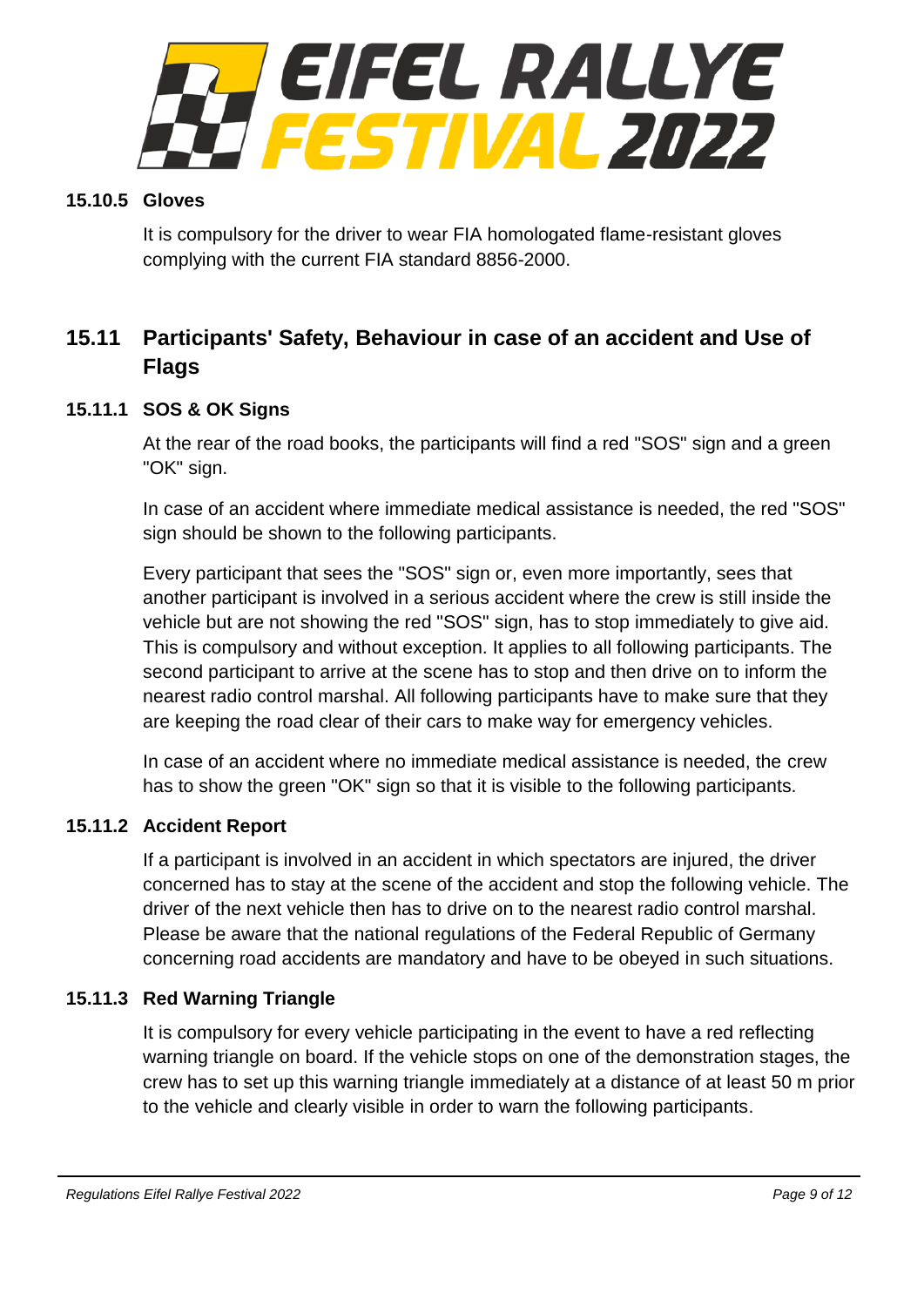

#### **15.11.4 Use and Meaning of Yellow Flags**

The yellow flag has the following meanings:

#### **FLAG HELD STILL**

- Speed has to be reduced and overtaking is forbidden
- A change of direction is possible
- The danger is on or next to the track

#### **FLAG BEING WAVED**

- Speed has to be reduced and overtaking is forbidden
- A change of direction or a complete halt is possible
- The track is either partially or completely blocked

#### **15.12 Procedure for guest co-drives**

All persons who are not officially listed as co-drivers in the entry form are only allowed to co-drive in a rally car during the Eifel Rallye Festival if they fulfil the following requirements

#### **15.12.1 VIP co-drives during shakedown**

The VIP drives are only open to those participants who are recognised as VIPs by the organisers. All co-drivers in VIP cars (guests, journalists etc.) have to complete the "Safety Notice and Exclusion of Liability" form which will be available to download from **http://www.eifel-rallye-festival.de/en/Notice\_Board.html**. This must be completed and handed in at the very latest before the start of the VIP drive. The document has to be completed and signed by the co-driver AND the entrant/driver.

Every co-driver will receive a wristband labelled as "Shakedown" that will immediately be put around the co-drivers' wrist by a representative of the organisers. The wristband has to be easily visible at all times.

#### **15.12.2 Guest co-drives during shakedown**

All guest co-drivers have to complete the "Safety Notice and Exclusion of Liability" which will be available to download from **http://www.eifel-rallyefestival.de/en/Notice\_Board.html**. This document has to be filled out and signed by the co-driver AND the entrant/driver and handed in personally at documentation.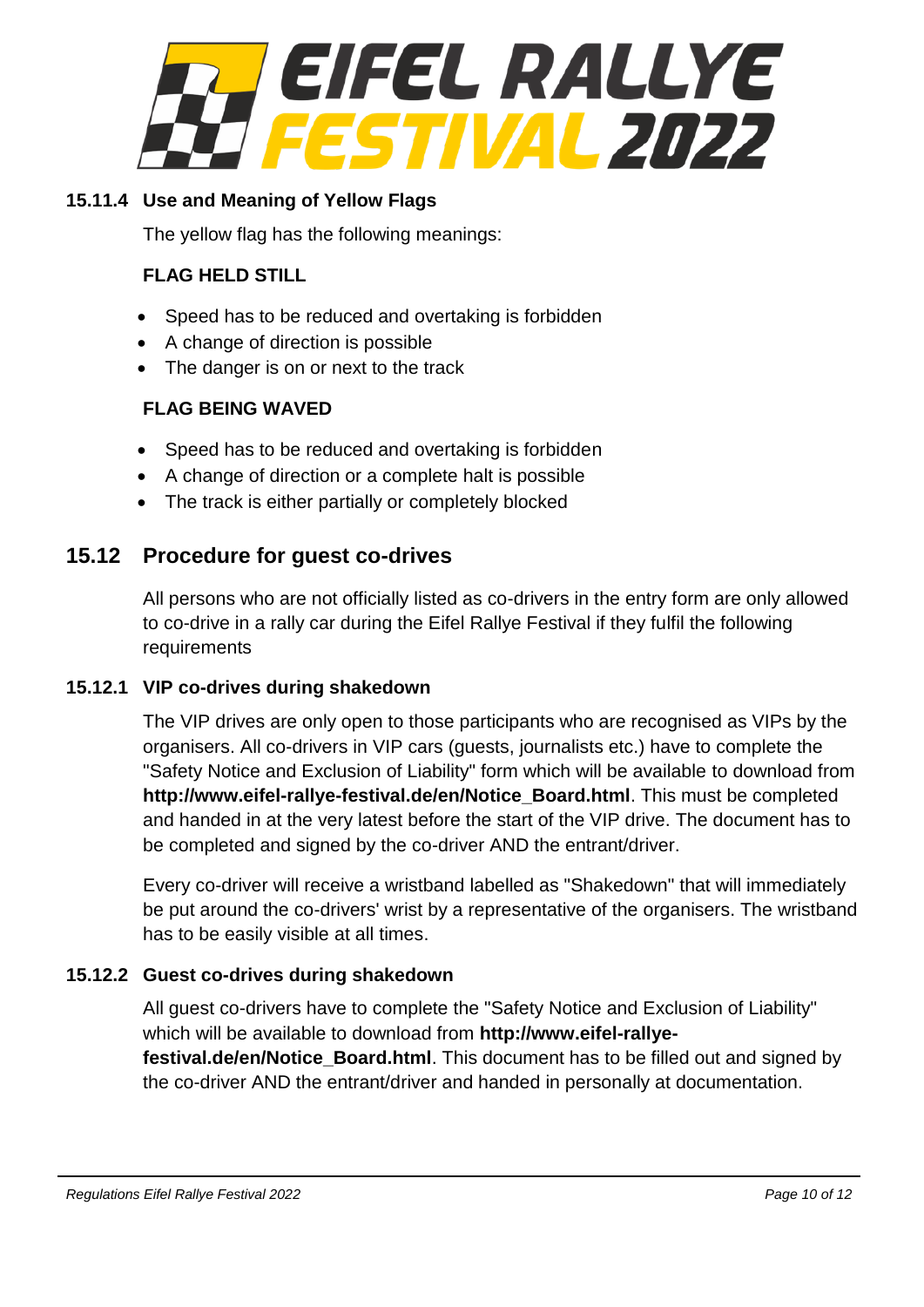

At documentation, the co-driver will receive a wristband labelled as "Shakedown" that will immediately be put around the co-drivers' wrist by a representative of the organisers. The wristband has to be easily visible at all times.

#### **15.12.3 Guest co-drives during the demonstration stages**

All guest co-drivers have to complete the "Safety Notice and Exclusion of Liability" which will be available to download from **http://www.eifel-rallye-**

**festival.de/en/Notice\_Board.html**. This document has to be completed and signed by the co-driver AND the entrant/driver and handed in personally at documentation. At documentation, every co-driver will receive a pink wristband that will immediately be put around the co-drivers' wrist by a representative of the organisers. The wristband has to be easily visible at all times.

#### **15.12.4 Change of co-drivers**

A change of co-drivers within a section is allowed before the time control at the stage start. All regulations defined in this document also apply to these co-drivers. Representatives of the organisers will monitor the compliance of the regulations and are authorised to prohibit the start of crews that do not comply with these regulations.

#### **15.12.5 Co-drives of minors**

The minimum age for all co-drivers is 15 years. All participants have to make sure that the safety equipment of the concerning vehicle (seats and seat belts) and the personal safety equipment (helmet, shoes, clothing) are fully functional.

Minors have to present a declaration of consent countersigned by their legal guardian (one parent or guardian) or legal guardians (both parents) and the "Safety Notice and Exclusion of Liability" signed by their legal guardian(s).

The regulations concerning "Safety equipment and safety regulations as defined in paragraph 15.10 also apply for all guest co-drivers. If the guest co-drivers do not comply with these regulations, the rally car in which they are sitting will not be permitted to start.

# **15.13 Compliance with the regulations and penalties**

The entrant/driver alone is responsible for compliance with these regulations. The entrant/driver commits himself without restriction to only take co-drivers on board his car who comply with these regulations.